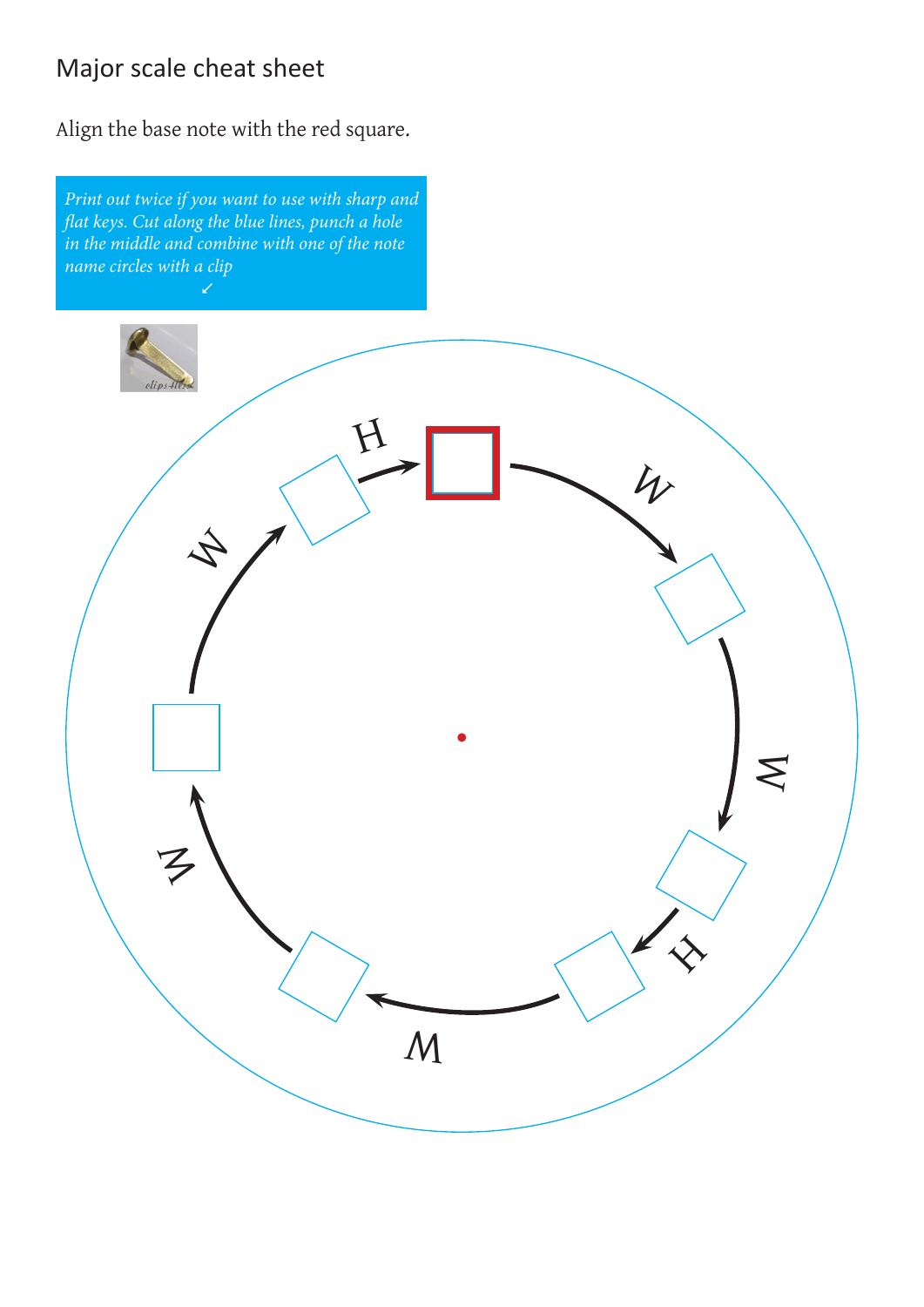## Natural minor scale cheat sheet

Align the base note with the red square.

*Print out twice if you want to use with sharp and flat keys.*

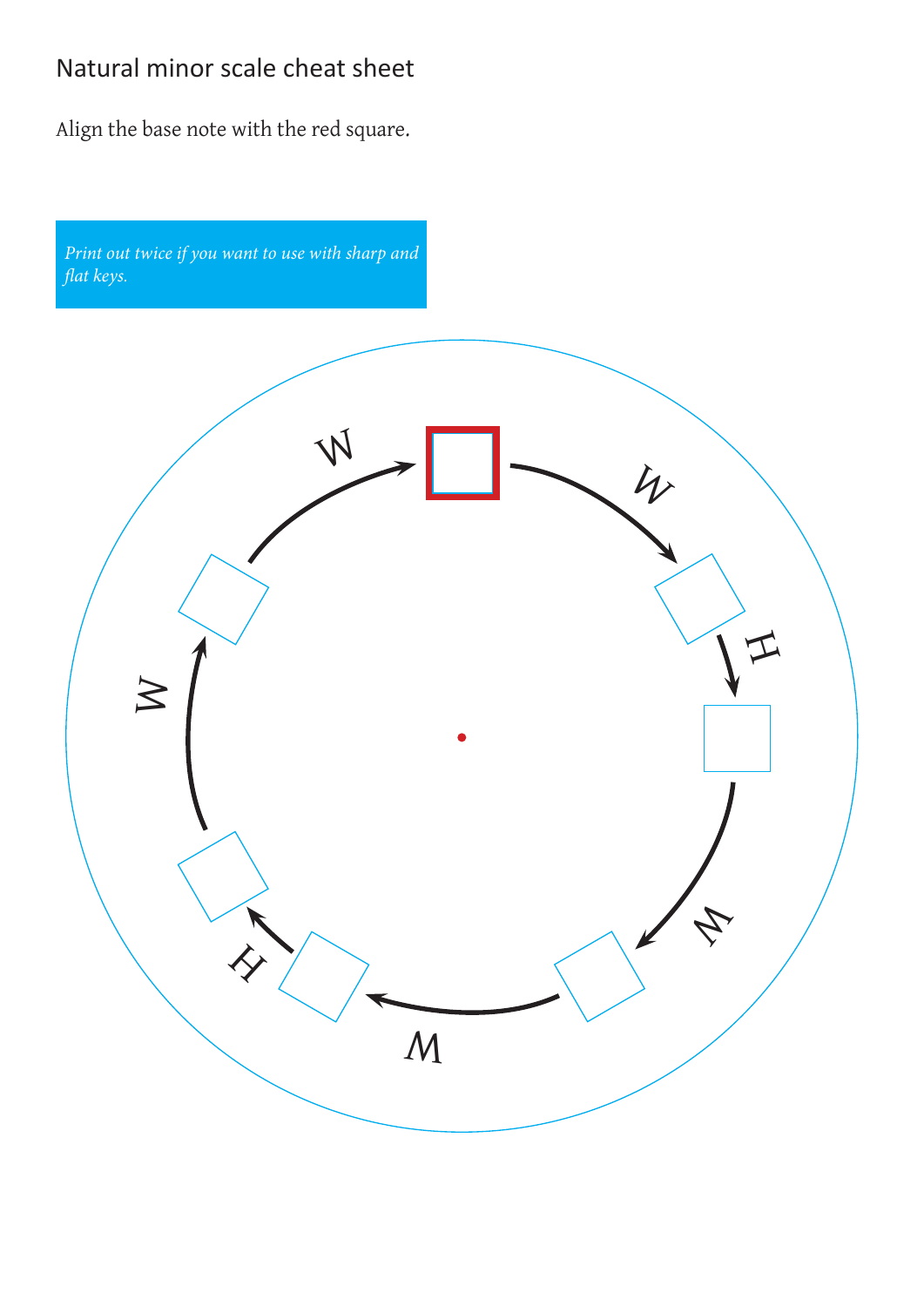## Harmonic minor scale cheat sheet

Align the base note with the red square.

*Print out twice if you want to use with sharp and flat keys.*

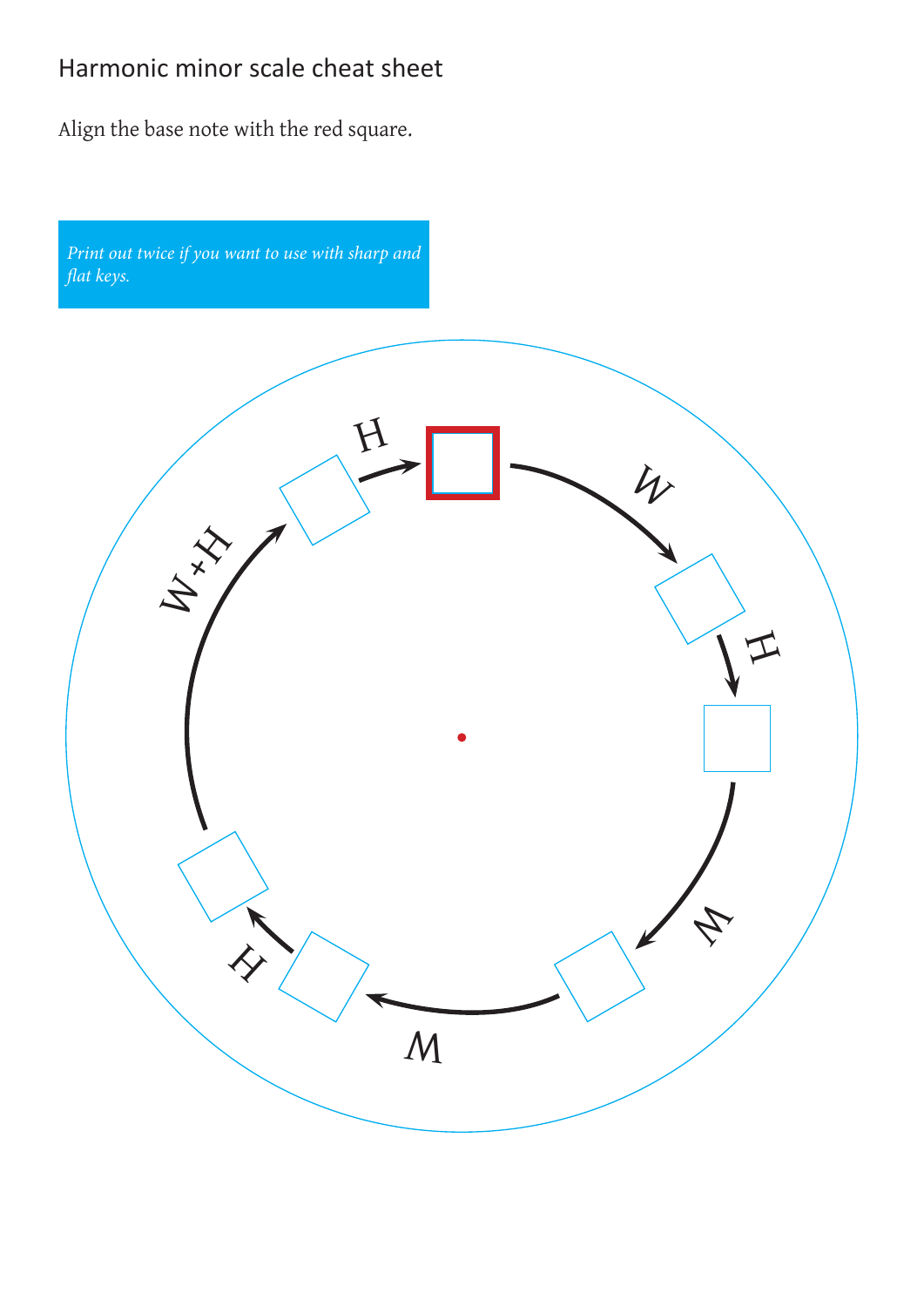## Melodic minor scale cheat sheet

Align the base note with the red square.

*Print out twice if you want to use with sharp and flat keys.*

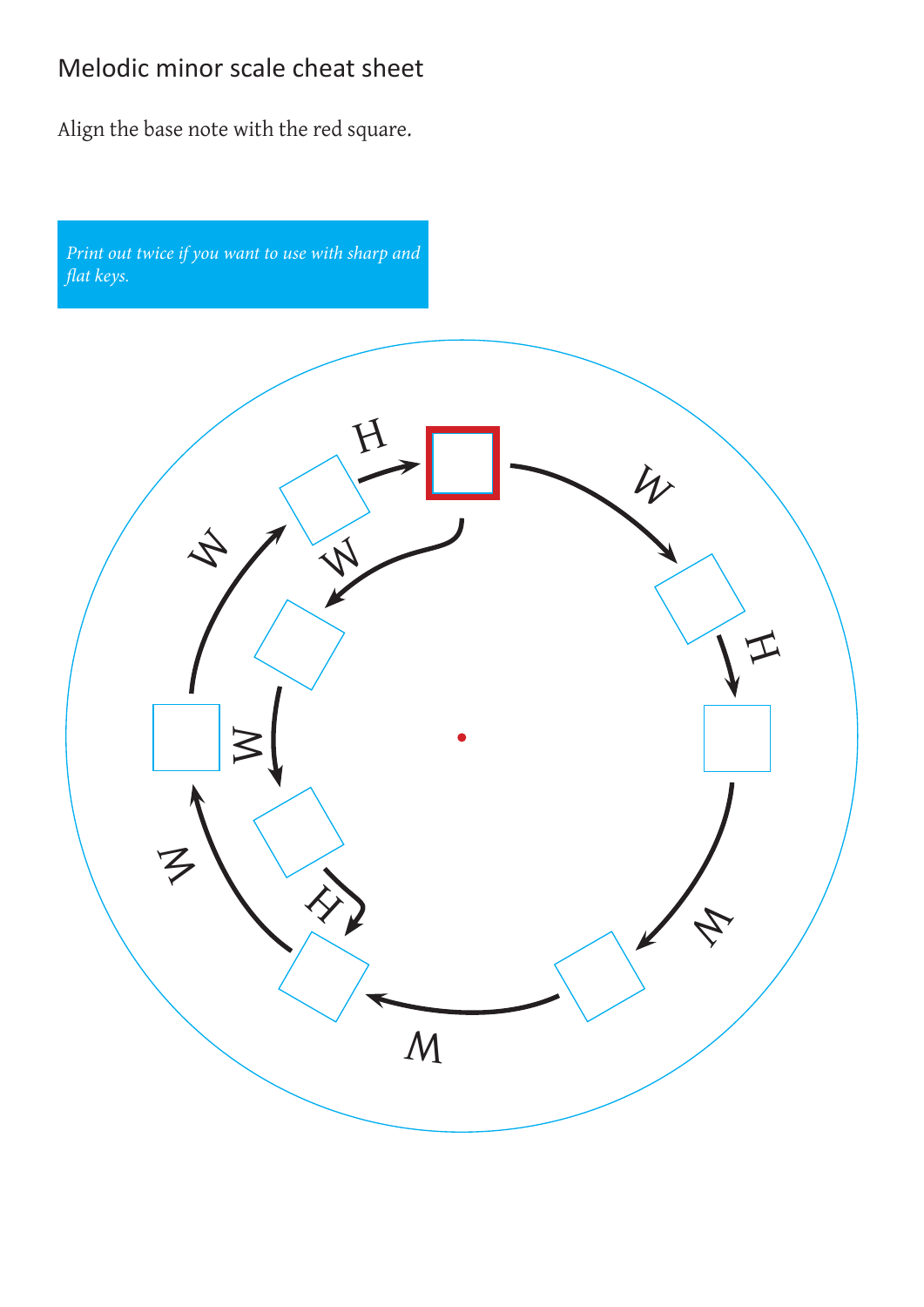#### Note names flat keys

Please note that  $C^{\flat}$  and F $^{\flat}$  are not marked as note names - which means that while the pitch would still be the same the note names are no longer all correct for keys with more than 5 flats.